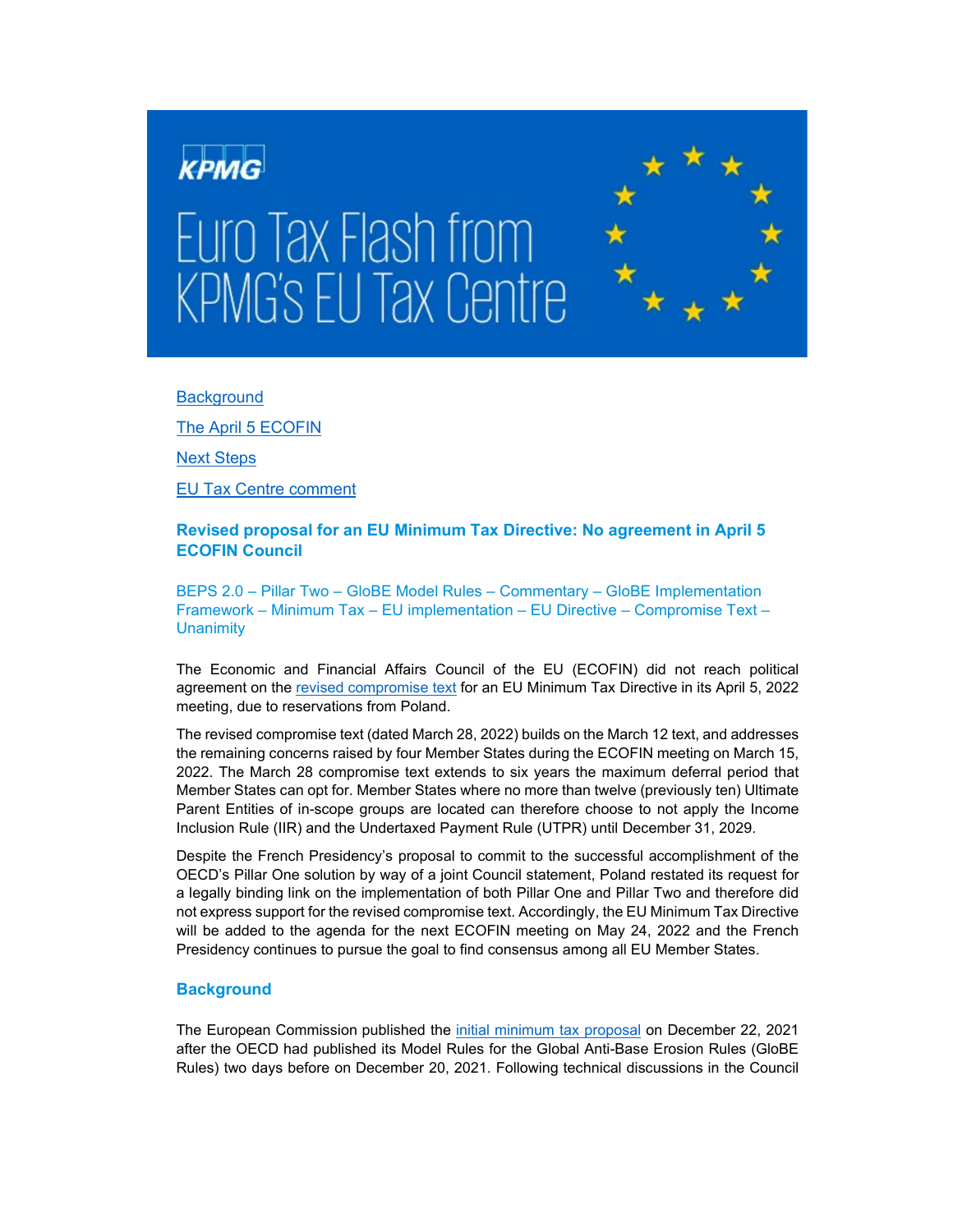working groups, a compromise text was published on March 12, 2022 in advance of the March 15 ECOFIN meeting and provided for several amendments in order to make reference to the ongoing work of the OECD and to rectify areas of discrepancy between the Model Rules and the initial text.

Under consideration of concerns raised by Member States in respect of the short implementation timeline, the March 12 compromise text referred to a transposition deadline of December 31, 2023 and an option for Member States to defer the application of the IIR and the UTPR until December 31, 2025, where no more than ten Ultimate Parent Entities (UPEs) of in-scope MNE Groups are located in those Member States (optional IIR and UTPR deferral) (for more details on the March 12 compromise text please refer to **Euro Tax Flash issue 468**).

At the ECOFIN Council meeting on March 15, 2022, the majority of Member States supported the compromise text proposed by the French Presidency. However, Estonia and Malta requested a broader scope and time frame in respect of the optional IIR and UTPR deferral. Poland restated its concerns regarding the adoption of the Directive independent of Pillar One, while Sweden maintained a parliamentary scrutiny reservation. Those four Member States were therefore not able to express support for the general approach proposed by the French Presidency.

# <span id="page-1-0"></span>**The April 5 ECOFIN**

On April 5, 2022, Finance Ministers of EU Member States discussed the new compromise text, which, according to [a note](https://eur-lex.europa.eu/legal-content/EN/TXT/PDF/?uri=CONSIL:ST_7709_2022_INIT&from=EN) to the Council from the Permanent Representatives Committee (note to the Council), includes the following updates aimed at addressing reservations raised by the four Member States that were not previously in a position to support the initiative:

### *a) Adjustments and clarifications in respect of the optional IIR and UTPR deferral*

In light of Estonia's and Malta's request to broaden the parameters of the deferral option, the March 28 compromise text extends the application period of the deferral to six years (previously five years as per discussions on March 15) and increases the maximum number of UPEs in a Member State to twelve (previously ten).

The March 28 compromise text also includes a new recital in the preamble providing clarifications on the scope of the obligations to be laid down in the national law of those Member States that make use of that deferral election. According to this new recital, Member States that opt to defer the application of the IIR and the UTPR should transpose the EU Minimum Tax Directive in a manner that allows the application of the UTPR in other Member States and third country jurisdictions. To facilitate the UTPR application, those Member States opting for the deferral shall require domestic constituent entities to share the relevant information within the MNE Group.

In addition, the French Presidency note suggests a further amendment to Article 47a to clarify the reporting obligations in situations where the UPE of an MNE Group is located in a Member State that opts for the IIR and UTPR deferral. In that case, the UPE shall be exempted from the GloBE filing obligation but would be asked to nominate a designated filing entity in another Member State (that has not made use of the deferral election) or in a third country jurisdiction (that has a qualifying competent authority agreement in effect with the UPE jurisdiction). The UPE would also be required to provide the designated filing entity with information necessary to file the GloBE returns on its behalf.

### *b) European Commission empowered to determine a list of qualified IIR regimes*

To support legal certainty and the efficiency of the GloBE rules, the March 28 compromise text empowers the Commission to determine, by way of delegated acts, a list of third country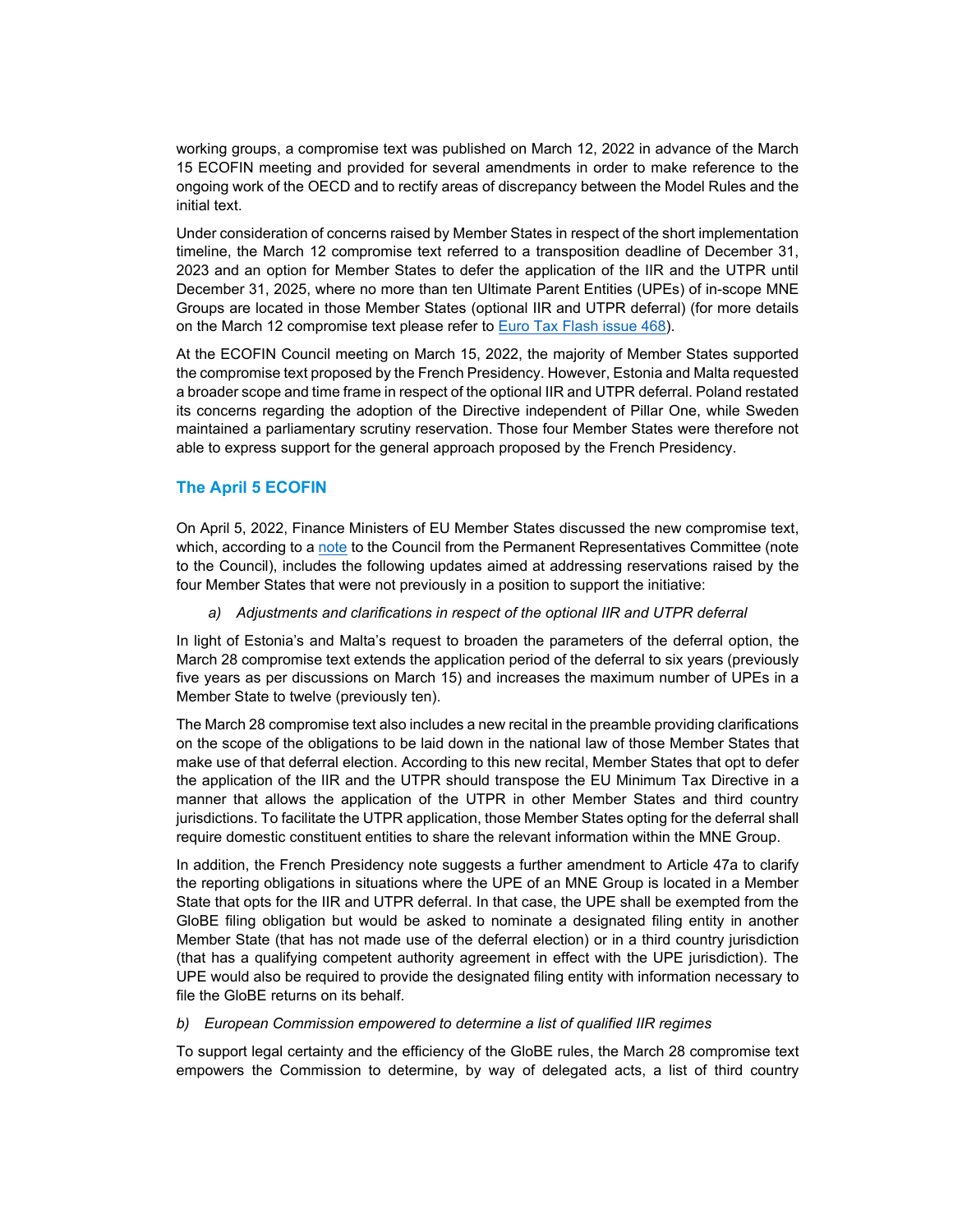jurisdictions that have implemented a legal framework in their domestic law which is considered by the EU to be a qualified IIR. It is noted that the assessment prepared by the Commission should refer to the assessment of IIR regimes carried out at OECD level. As a result, the Council's authorization to determine such a list by way of implementing acts, which was an amendment to the EC's initial proposal and would have required unanimous votes by all Member States, was removed.

#### *c) Link between Pillar One and Pillar Two*

According to the note to the Council, the French Presidency maintains its proposal that the agreement on the EU Minimum Tax Directive should be accompanied by a Council statement confirming the Council's full commitment to the successful accomplishment of the OECD's Pillar One solution, within the agreed timeline.

### <span id="page-2-0"></span>**Next Steps**

Due to the objections of Poland in respect of the missing legal link between the EU Minimum Tax Directive and the OECD Pillar One solution, further discussions are required, with a view to reaching agreement on the general approach during the ECOFIN meeting scheduled for May 24, 2022.

# <span id="page-2-1"></span>**EU Tax Centre comment**

Despite the reservation raised by Poland, the French Presidency and the Commission remain committed to reaching political agreement. However, during the [press conference](https://video.consilium.europa.eu/event/en/25656) following the ECOFIN meeting on April 5, the French Minister of Finance noted that EU law does not allow making the EU Minimum Tax Directive contingent on the entry into force of the multilateral convention implementing Pillar One – an international instrument, as this would undermine European sovereignty. It therefore remains to be seen how the Presidency will solve this stalemate.

As highlighted in KPMG's [response](https://assets.kpmg/content/dam/kpmg/xx/pdf/2022/03/kpmg-contribution-minimum-tax-directive-eu-consultation.pdf) to the EU public consultation on the proposed minimum tax Directive, it is important that the Pillar Two rules become effective in the participating jurisdictions at the same time, in order to avoid additional complexities for in-scope groups. While the EU proposes a general application of the IIR on or after December 31, 2023 (December 31, 2024 in respect of the UTPR), it is not yet clear whether other Inclusive Framework members tend to follow that path (also under consideration of a possible delay in implementation in the United States) or whether they might envisage to apply the rules sooner. The guidelines currently developed as part of the GloBE Implementation Framework might be an appropriate measure to ensure a harmonized and simultaneous implementation of the GloBE rules.

Should you have any queries, please do not hesitate to contact [KPMG's EU Tax Centre,](mailto:kpmgeutaxcentre@kpmg.com) or, as appropriate, your local KPMG tax advisor.